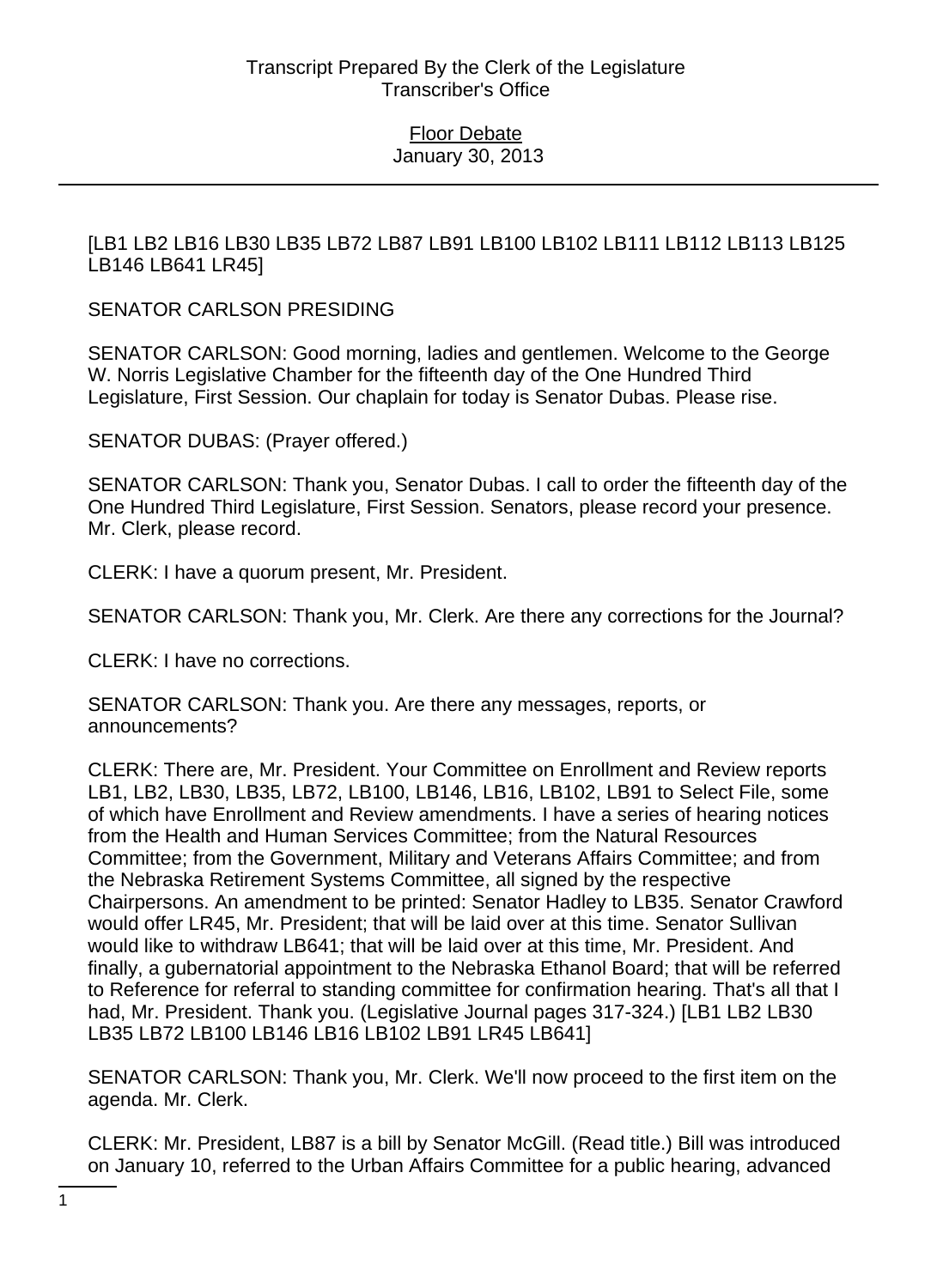to General File. At this time I have no amendments to the bill, Mr. President. [LB87]

SENATOR CARLSON: Thank you, Mr. Clerk. Senator McGill, you're recognized to open on LB87. [LB87]

SENATOR McGILL: Mr. President, members of the body, I'm here to introduce LB87 for your consideration. It's a bill to modify the term of office when a vacancy is filled on a city airport authority for cities of the primary, first, second classes, and villages. Under our current law, a vacancy appointment is made by the mayor and confirmed by the city council until the next election. This bill would change that so that this vacancy appointment is made for the entire remainder of the unexpired term, instead of there needing to be a special election for that person or to break up the term and have them run right away during that next election cycle. This will make a vacancy appointment for the city airport authority for these municipalities consistent with a vacancy appointment to the city councils in the cities of the first and second class. Some cities are having trouble filling vacancies because potential airport authority members do not want to run for reelection so shortly after being appointed. Serving the remainder of the term will make the appointment more attractive and provide stability to the airport authority. It's important to note that there are 50 municipal airports in this state--that's not including Omaha--and that the vast majority of them have airport authorities. So it's about 40 or 45 have airport authorities and we're talking about areas where there isn't a heavy population so it is very hard to recruit people to want to serve in this capacity in a volunteer role. The term of office for them is six years. And with that, I ask for your support. Thank you, Mr. President. [LB87]

SENATOR CARLSON: Thank you, Senator McGill. Members, you've heard the opening on LB87. Are there any senators wishing to speak? Seeing none, Senator McGill, you're recognized to close. She waives closing. The question is, shall LB87 be advanced? All those in favor vote yea; all opposed vote nay. Are there other senators wishing to vote? Record, Mr. Clerk. [LB87]

CLERK: 34 ayes, 0 nays, Mr. President, on the advancement of LB87. [LB87]

SENATOR CARLSON: LB87 does advance. Mr. Clerk, next item. [LB87]

CLERK: Mr. President, LB111 is a bill by Senator McGill. (Read title.) Introduced on January 10 of this year, referred to the Urban Affairs Committee, the bill was advanced to General File. I have no amendments to the bill at this time, Mr. President. [LB111]

SENATOR CARLSON: Thank you, Mr. Clerk. Senator McGill, you're recognized to open on LB111. [LB111]

SENATOR McGILL: Thank you, Mr. President, members of the body. LB111 is a bill to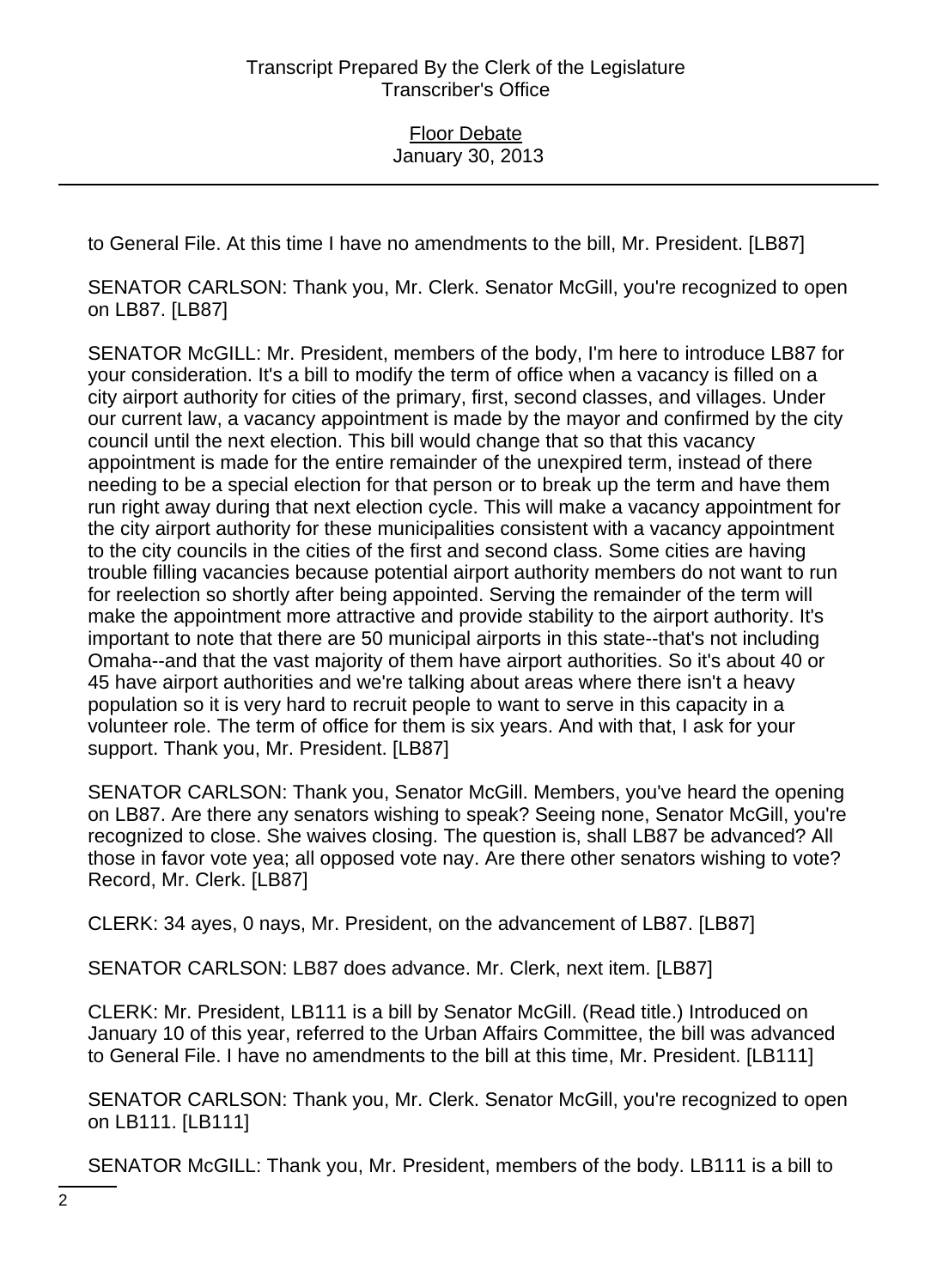# Transcript Prepared By the Clerk of the Legislature Transcriber's Office

### Floor Debate January 30, 2013

amend the state Budget Act to authorize cities of the first class, second class, and villages to switch to biennial budgets if the city council so chooses. Budgeting for two years rather than one will give these cities the opportunity to do more long-range fiscal planning to stabilize their expenditures and taxes. Currently, smaller cities are required by statute to create annual budgets, and we've heard from them that they would like the option of changing to that two-year cycle. The Legislature gave the authority to adopt biennial budgets to cities of the metropolitan and primary classes in 2000. I know the city of Lincoln has recently switched over to that, although I don't believe Omaha has. I brought this bill giving the authority to these smaller cities at their request and through working with the League of Municipalities. Thank you, Mr. President. [LB111]

SENATOR CARLSON: Thank you, Senator McGill. Members, you've heard the opening on LB111. There's senators wishing to speak. I recognize Senator Coash. [LB111]

SENATOR COASH: Thank you, Mr. President. Would Senator McGill yield to a few questions? [LB111]

SENATOR CARLSON: Senator McGill, will you yield? [LB111]

SENATOR McGILL: I would. [LB111]

SENATOR COASH: Thank you, Senator McGill. I just want to get a few things on the record because I've had some questions on this particular bill. With moving to the biennial budget for these size of cities or villages, does the city council get to decide this or does it have to go to a vote of the people? [LB111]

SENATOR McGILL: This is for the city council to decide. Last year, when I brought this bill originally, it required it to go to a vote of the people. But we ended up last year, for I guess more for the information of other members and for you yourself, but the original bill wanted us to take it to the vote of the people or wanted the local city to take it to a vote. But we determined, within the committee, that this was really an administrative decision that will help them save money by buying things in bulk, etcetera. So last year we advanced the bill without the vote of the people in it. And this copy does not have that in it as well. [LB111]

SENATOR COASH: All right. Thank you, Senator McGill. Thank you, Mr. President. [LB111]

SENATOR CARLSON: Thank you, Senator Coash and Senator McGill. Are there other senators wishing to speak? Seeing none, Senator McGill, you're recognized to close on LB111. She waives closing. The question is, should LB111 be advanced to E&R Initial? All those in favor vote yea; all opposed vote nay. Has everyone voted that wishes to vote? Record, Mr. Clerk. [LB111]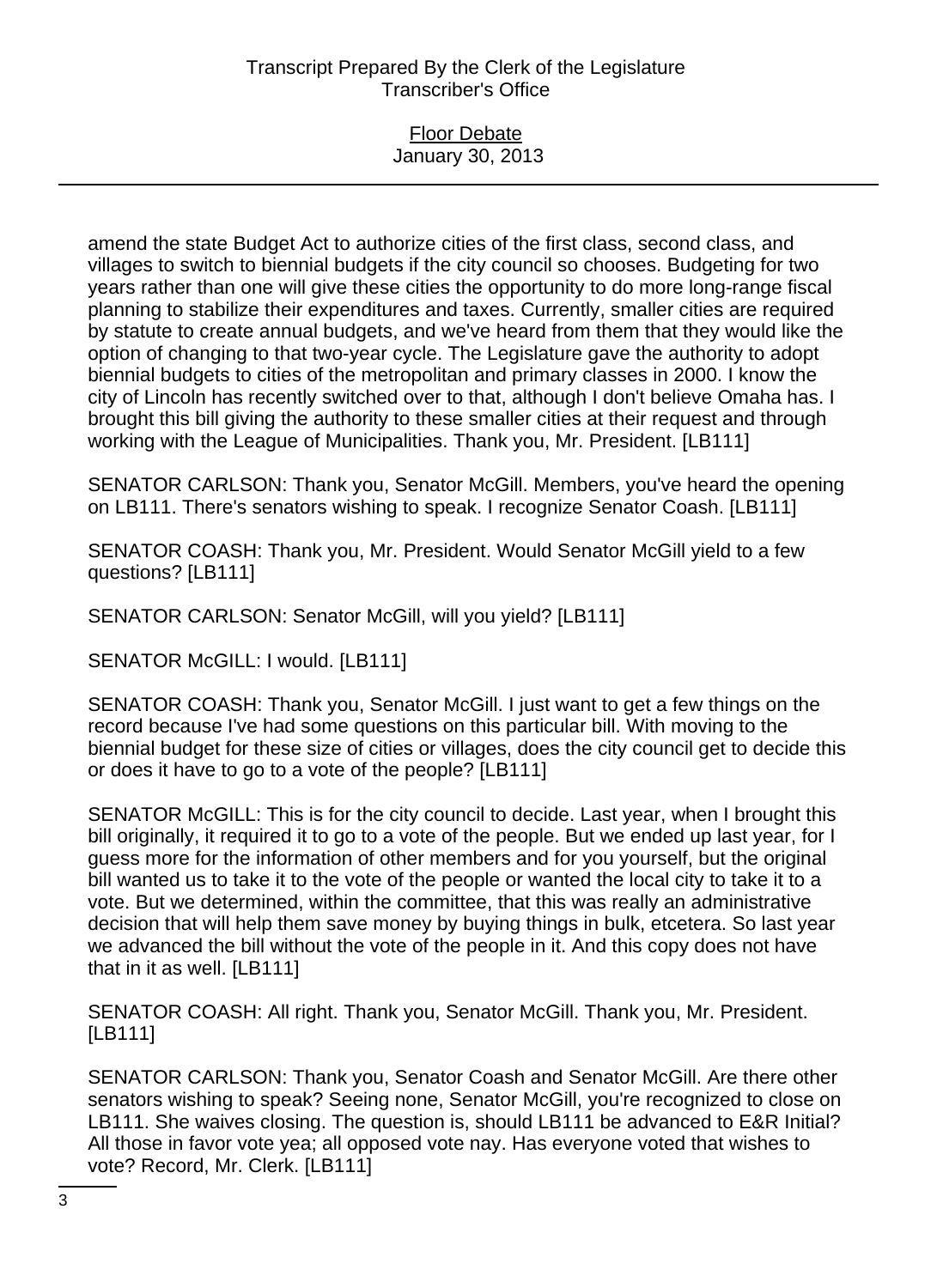CLERK: 35 ayes, 0 nays, Mr. President, on the advancement of LB111. [LB111]

SENATOR CARLSON: LB111 does advance. Mr. Clerk, next item. [LB111]

CLERK: LB112 is by Senator McGill. (Read title.) Introduced on January 10, referred to Urban Affairs, advanced to General File. I have no amendments to the bill, Mr. President. [LB112]

SENATOR CARLSON: Thank you, Mr. Clerk. Senator McGill, you're recognized to open on LB112. [LB112]

SENATOR McGILL: Thank you, Mr. President. LB112 is a bill that transfers certain duties that are currently the responsibility of the city clerk to the city treasurer. These duties relate to keeping records and reporting on the outstanding bonds of the city or village. The information that is needed by the city clerks for the reports is kept and generated by the city treasurer, and it will be much more efficient for the treasurer to keep the records and then also create the reports, instead of just sending it over to somebody else to create the reports. The bill also expands the duties of the treasurer to require that the treasurer prepare lists of and collect all special assessments. Currently, our statutes only require the treasurer to prepare lists of paving and curbing taxes. This was another bill that we heard in committee last year and voted out unanimously, like we did again this year. We just didn't have a chance to get around to it last year. So with that, I ask for your support. [LB112]

SENATOR CARLSON: Thank you, Senator McGill. You've heard the opening on LB112. Are there senators wishing to speak? Seeing none, Senator McGill, you're recognized to close. She waives closing. The question is, shall LB112 be advanced to E&R Initial? All those in favor vote yea; all opposed vote nay. Has everyone voted who wishes to vote? Record, Mr. Clerk. [LB112]

CLERK: 31 ayes, 0 nays, Mr. President, on the advancement of LB112. [LB112]

SENATOR CARLSON: LB112 does advance. Mr. Clerk, next item. [LB112]

CLERK: LB113, a bill by Senator McGill. (Read title.) Introduced on January 10, referred to Urban Affairs, advanced to General File. Again, I have no amendments to the bill, Mr. President. [LB113]

SENATOR CARLSON: Thank you, Mr. Clerk. Senator McGill, you're recognized to open on LB113. [LB113]

SENATOR McGILL: Thank you, Mr. President, members of the body. This bill makes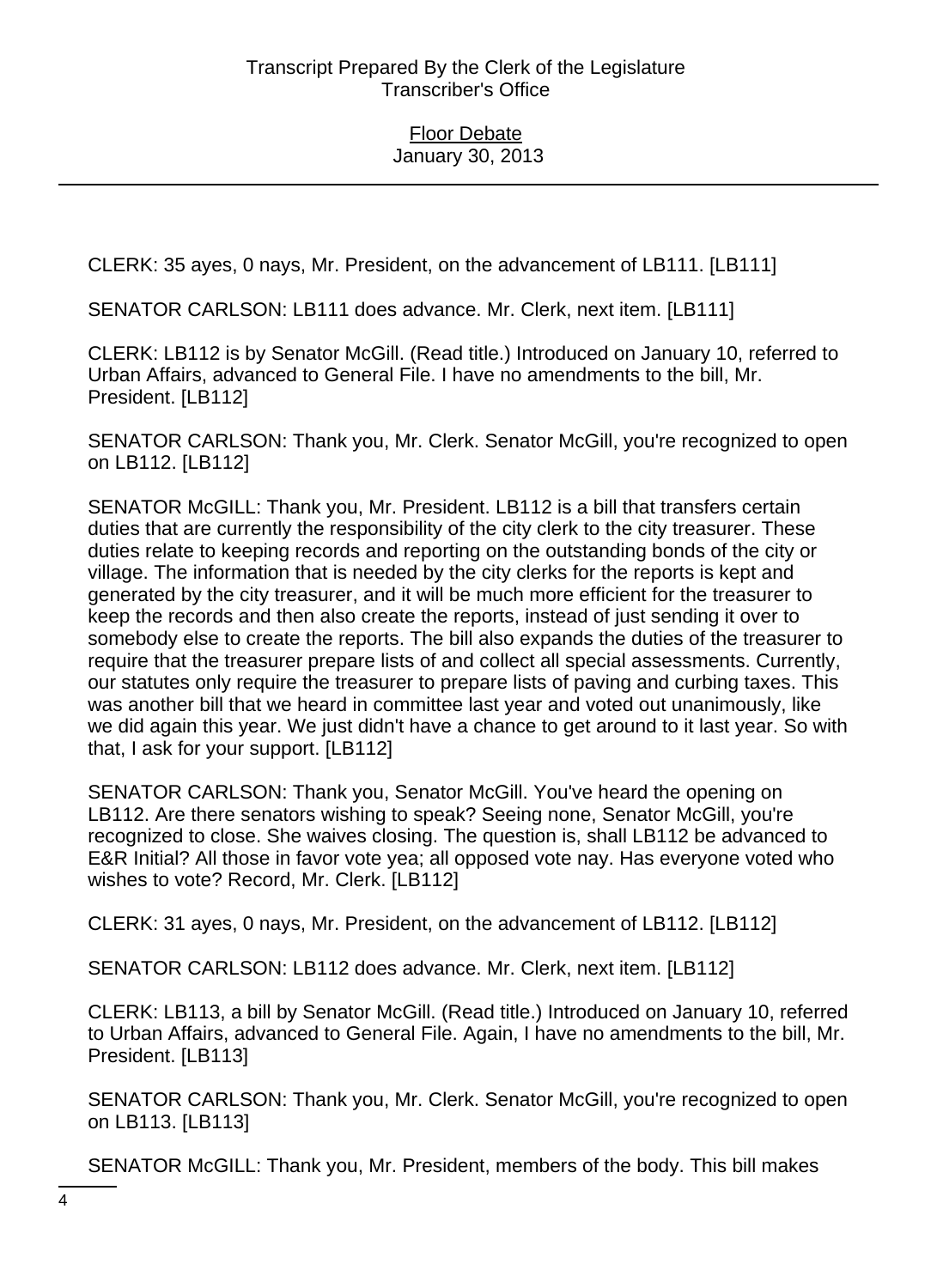## Transcript Prepared By the Clerk of the Legislature Transcriber's Office

### Floor Debate January 30, 2013

changes regarding when a mayor of a city of the second class can vote on an issue that is before the city council. Under current law, a mayor in a city of the second class may vote when the city council is evenly divided. Most of them have four members so that means that the mayor can vote when there's a two-to-two vote and he's a tiebreaker, he or she is a tiebreaker. LB113 would authorize the mayor to vote when his or her vote would provide the additional vote required to create a number of votes equal to a majority of the members of those elected to the council. So like I said, many of them have four members or most of them do. They can vote when it's tied. This would allow a mayor to vote when there's a two-to-one vote and somebody is absent. Many of these city councils have members who are also superintendents, also do many other things, so there's somebody missing a lot. But there are certain things that require three votes in order for the city council to do: signing contracts, making purchases, things like that. And so if that person is missing, it's two to one, the mayor would be able to vote. This is what first-class cities can do now. I know there were initially concerns, you know, well, is that right if that other person is gone? But really, if that other person was there, they would either be the third vote that would pass whatever that decision was, or they would vote opposed, which would make it a two-to-two vote, and the mayor would break that tie and lead to the majority. So really I think it's a good bill. We put a lot of thought into it to make sure we don't think that democracy is getting a runaround on this. So I would appreciate your support. Thank you, Mr. President. [LB113]

SENATOR CARLSON: Thank you, Senator McGill. Members, you've heard the opening on LB113. Are there senators wishing to speak? Senator Johnson, you're recognized. [LB113]

SENATOR JOHNSON: Thank you, President. I'd ask if Senator McGill will yield to a question. [LB113]

SENATOR CARLSON: Senator McGill, will you yield? [LB113]

SENATOR McGILL: I would. [LB113]

SENATOR JOHNSON: In the case of creating a supermajority in order to...one instance would be to waive three readings, would this also apply in order to create a supermajority? [LB113]

SENATOR McGILL: I'm not sure that that was contemplated, honestly. That's something I can look into between now and the next round of debate. [LB113]

SENATOR JOHNSON: Thank you. [LB113]

SENATOR CARLSON: Thank you, Senator Johnson and Senator McGill. Are there other senators wishing to speak? Seeing none, Senator McGill, you're recognized to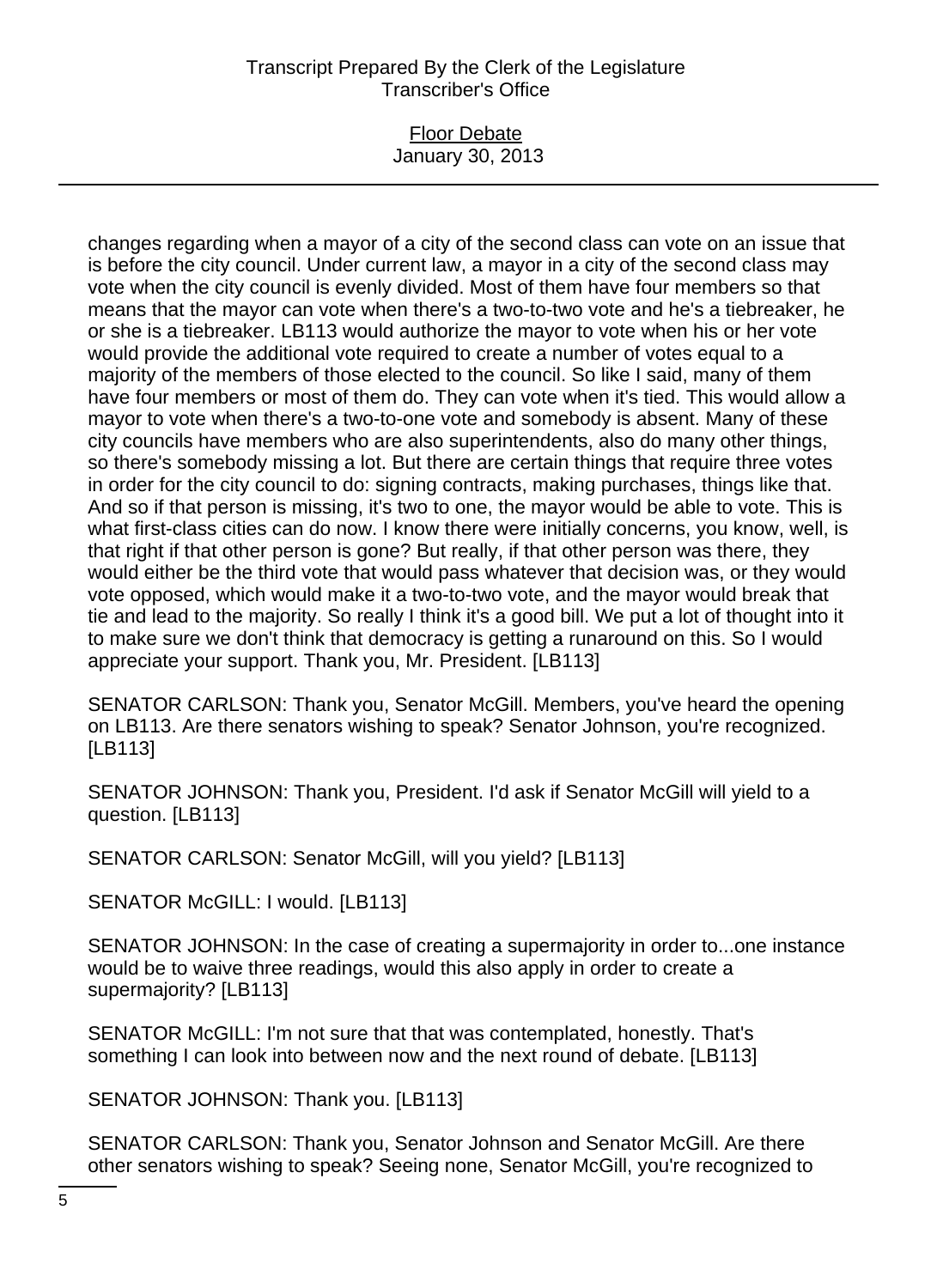close. [LB113]

SENATOR McGILL: I will be happy to look into that and, if there is a problem or a concern, will bring an amendment about that. Otherwise, I'd ask for your support on this round. Thank you, Mr. President. [LB113]

SENATOR CARLSON: Thank you, Senator McGill. Members, you've heard the closing on LB113. The question is the advancement of LB113 to E&R Initial. All those in favor vote yea; all opposed vote nay. Has everyone voted who wishes to vote? Record, Mr. Clerk. [LB113]

CLERK: 33 ayes, 0 nays, Mr. President, on the advancement of LB113. [LB113]

SENATOR CARLSON: LB113 does advance. Speaker Adams, you're recognized for an announcement. [LB113]

SPEAKER ADAMS: Thank you, Mr. President. Members, given the weather situation, LB49 that's next up, Senator Ashford probably won't make it here so we will pass over LB49 and we will take it up first tomorrow. And following that, we are going to take up LB125, the bill related to the Omaha Public School Board. And in addition to that, I want everyone to be aware that tomorrow during debate there will be a desk-size map for all of you to look at that will show the districts. And I got to tell you, they're...it's...the print is small, so our plan is we will have larger maps under each one of the balconies for you to look at. There is also a map available in the Clerk's Office now that you can take a look at. In addition to that, in the Legislative Research Office we've just finished putting together the technology so that if you want to go down and consider amending that map, if you want to go down and, much like we did with redistricting, move some lines around and look, we believe we have the capability right now to do that. Okay? So that's available in Legislative Research. We have a current map in the Clerk's Office. We'll have big maps tomorrow on the table, small ones on your desk. We'll start with LB49 and proceed on to LB125. That will be the plan. Thank you, Mr. President.

SENATOR CARLSON: Thank you, Speaker Adams. Members, we will stand at ease in waiting for a report.

EASE

SENATOR CARLSON: Mr. Clerk for an announcement.

CLERK: Mr. President, items: hearing notices from the Agriculture Committee and from the Revenue Committee, signed by the respective Chairs; Senator Avery has an amendment to be printed to LB125. (Legislative Journal page 325.) [LB125]